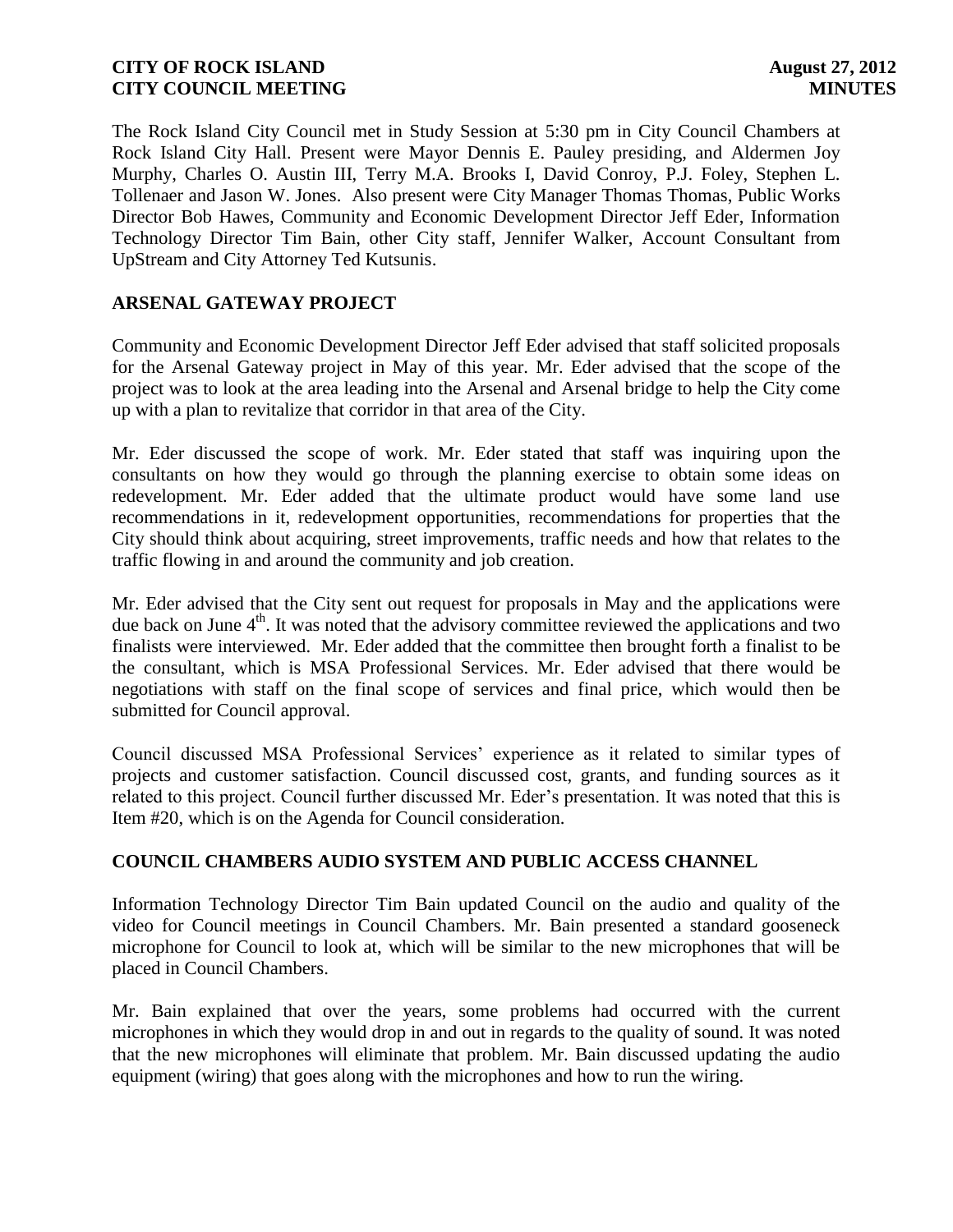Mr. Bain discussed the upgrading of the video system. Mr. Bain showed an illustration of the server and stated that it is intended to handle the recording and the broadcast of the public access channel. Mr. Bain stated that the meetings are recorded on Monday nights; the computer picks up the cable feed after it has been broadcast and it is played back on another computer. Mr. Bain acknowledged that the City is looking towards replacing these two dated computers with a new piece of hardware that is intended for this specific purpose. At the same time, the quality of the transmission signal will be upgraded.

Mr. Bain presented Council with another illustration of the typical implementation of the equipment. Mr. Bain advised that the device can be used for digital video messaging, which can provide much higher quality imagery on the public access channel. Mr. Bain added that this could also be used for emergency messaging, and it does have the ability to implement some dynamic video content, which the City has not had the ability to do in the past. Mr. Bain pointed out that this will be a platform for the City to build on in the future beyond the public access channel. Mr. Bain presented a final illustration of the overall system design.

Council discussed the new system as it related to the website concerning archived videos, and agendas and minutes of the Council meetings.

Jennifer Walker, Account Consultant from UpStream advised that when the new website was implemented, the decision was made to only archive a various amount of agendas and minutes due to the time consuming nature of importing all of the agendas and supporting documentation that would be needed. Ms. Walker added that the information still exists; it can be accessed through the City Clerk. Council also discussed the branding component as it related the marketing plan concerning the public access channel.

Mr. Bain reiterated that this new system is a platform for the City to fix a lot of past issues, bring it up to modern technology, and allow the City to build on this in the future. Mr. Bain commented that the system will become operational by the end of September or early October. It was noted that this is Item #17, which is on the Agenda for Council consideration. Council further discussed Mr. Bain's presentation.

### **ADJOURNMENT**

A motion made by Alderman Brooks and seconded by Alderwoman Murphy to adjourn the meeting carried by the following Aye and No vote. Those voting Aye being; Alderwoman Murphy, Alderman Austin, Alderman Brooks, Alderman Conroy, Alderman Foley, Alderman Tollenaer and Alderman Jones; those voting No, none. The meeting was adjourned at 6:05 pm.

> \_\_\_\_\_\_\_\_\_\_\_\_\_\_\_\_\_\_\_\_\_\_\_\_\_\_\_\_\_\_ Aleisha L. Patchin, City Clerk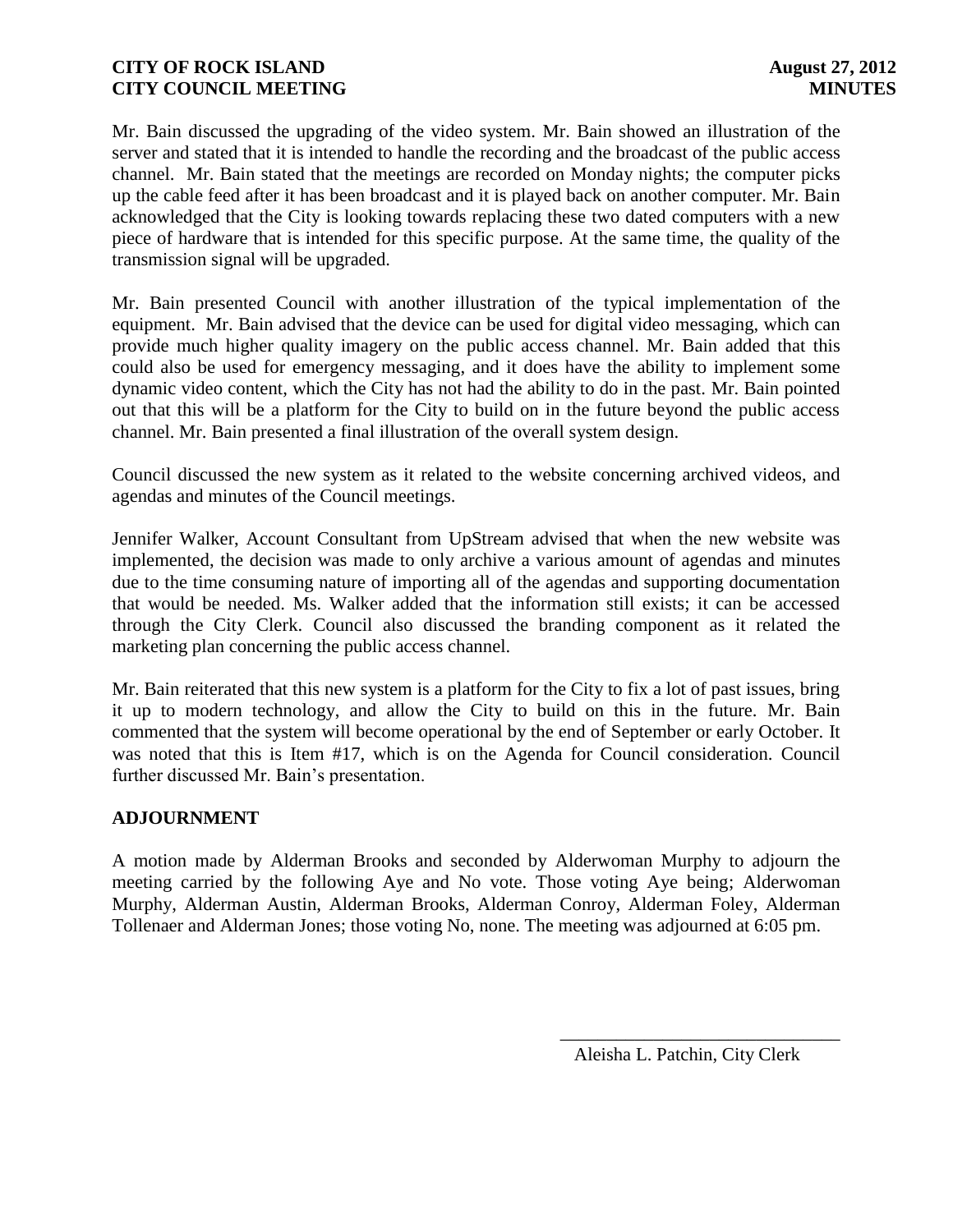Rock Island City Council met in regular session at 6:45 pm in Council Chambers of Rock Island City Hall. Present were Mayor Dennis E. Pauley presiding, and Aldermen Joy Murphy, Charles O. Austin III, Terry M.A. Brooks I, David Conroy, P.J. Foley, Stephen L. Tollenaer and Jason W. Jones. Also present were City Manager Thomas Thomas and City Attorney Ted Kutsunis.

#### **Introductory Proceedings**

Mayor Pauley called the meeting to order and called upon Boy Scout Troop 213 (QCCA Rock Island) to help lead in the Pledge of Allegiance. Alderman Jones gave the Invocation.

#### Agenda Item #5 **Minutes of the meeting of August 13, 2012.**

A motion was made by Alderman Foley and seconded by Alderman Conroy to approve the minutes of the meeting of August 13, 2012 as printed. The motion carried by the following Aye and No vote; those voting Aye being; Alderwoman Murphy, Alderman Austin, Alderman Brooks, Alderman Conroy, Alderman Foley, Alderman Tollenaer and Alderman Jones; those voting No, none.

# Agenda Item #6 **Update Rock Island by Mayor Pauley.**

Mayor Pauley stated that the  $28<sup>th</sup>$  annual Rock Island Labor Day Parade is scheduled for Monday, September  $3<sup>rd</sup>$ . The Mayor added that staging for the parade begins at 8:30 am in the area around Washington Junior High School, located at 33<sup>rd</sup> Street and 18<sup>th</sup> Avenue. Mayor Pauley advised that the parade starts promptly at 9:30 am and travels west along 18<sup>th</sup> Avenue, turns south at  $24^{th}$  Street, then west on  $25^{th}$  Avenue, and disbands into the Rock Island High School lots at  $25<sup>th</sup>$  Avenue.

Mayor Pauley indicated that professional kart racing, food, beverages and family activities will take place during the Rock Island Grand Prix on September  $1<sup>st</sup>$  and  $2<sup>nd</sup>$  in The District in downtown Rock Island. The Mayor commented that activities run from 8:30 am to 6:00 pm. The Mayor added that this event is presented in conjunction with the Rock Island Grand Prix Athletic Association, Inc. It was noted that admission is free to all of the exciting races. For more information, go to [www.rockislandgrandprix.com.](http://www.rockislandgrandprix.com/)

Mayor Pauley advised to get down with your bad self at Funky Fridays in Schwiebert Riverfront Park: See Crazy Bad take the stage on August 31, 2012. Mayor Pauley commented that the Great Lawn opens at 7:00 pm with adult beverages, soft drinks, food, dance lessons and groovy contests, and the free concert starts at 8:00 pm.

Mayor Pauley stated that the Rock Island Library will present Songs and Stories of the Mississippi River on Wednesday, September  $5<sup>th</sup>$  from 6:00 pm to 7:00 pm at the Main Library Community Room at  $401 \, 19$ <sup>th</sup> Street. Mayor Pauley added that America's rivers have always been hard at work, a vast interstate water highway system for commerce, trade and exploration. Mayor Pauley commented that rivers like the Mississippi have become an important part of our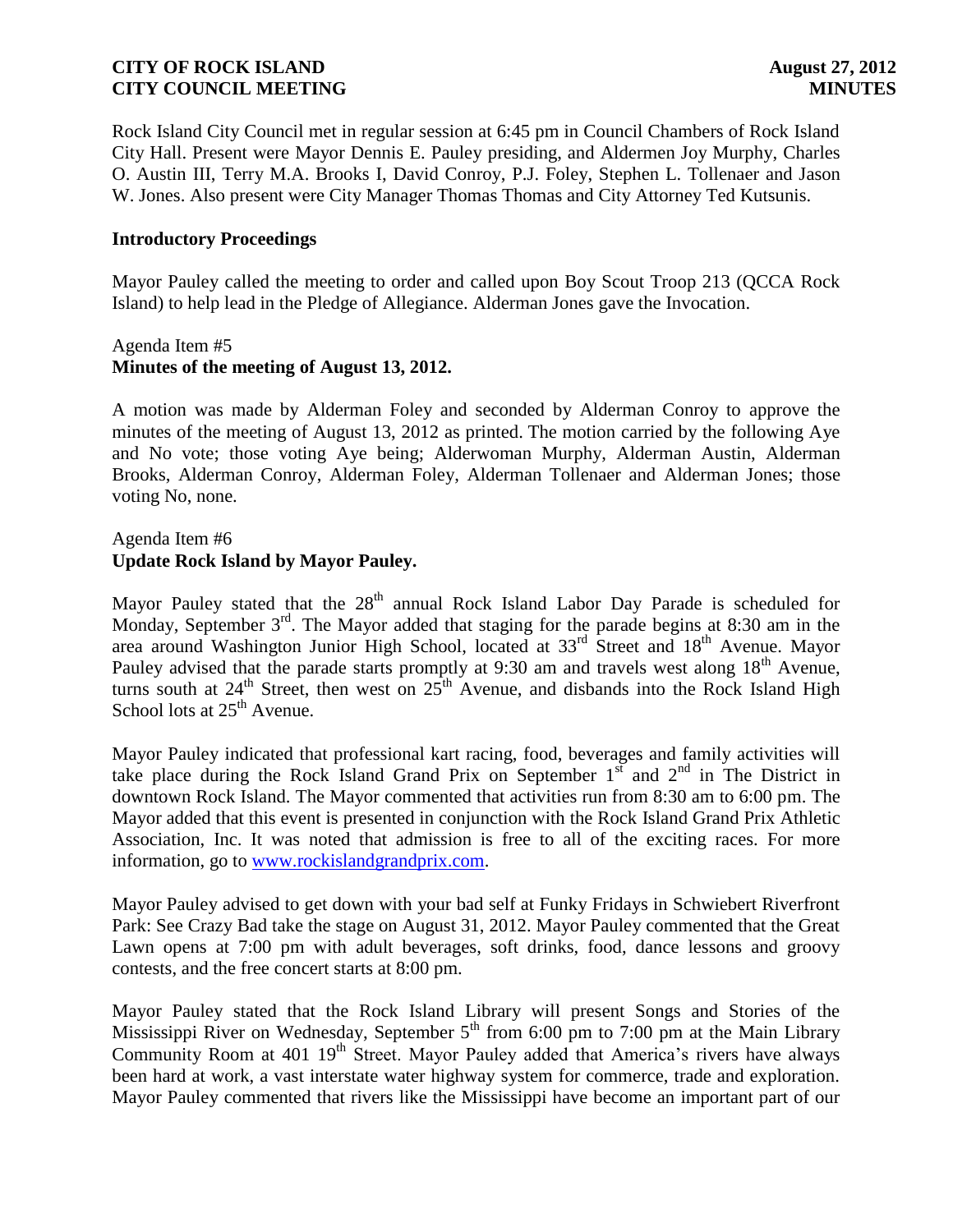legends and folklore celebrated in story and song. It was noted that musician Chris Dunn and storyteller Roald Tweet will share a few of them.

# Agenda Item #7 **Presentation of the 2012 Citizen of the Year Awards by members of the Citizen of the Year Committee and Mayor Pauley.**

Citizen of the Year Committee Co-Chairman Chuck Austin (Alderman 7<sup>th</sup> Ward) and Mayor Pauley approached the podium. Alderman Austin thanked the members of the 2012 Citizen of the Year Committee and City Clerk Aleisha Patchin for all of their efforts in the selection of the 2012 Citizens of the Year.

The winners in each category were introduced by a member of the current committee, which consisted of winners of the 2011 Citizen of the Year awards.

The winners of the 2012 Citizen of the Year are as follows:

**Business**: Jumer's Casino & Hotel - Introduced by Jeff Nelson, General Manager of MetroLink. President and General Manager Therrin Protze and Bill Renk, Director of Public Relations and Promotions accepted the award.

**Professional**: Dr. Jeff Maurus - Introduced by Janet Masamoto, President of JTM Concepts. **Education**: Glenda Nicke - Introduced by Alderwoman Joy Murphy/Co-Chairman of the 2012 Citizen of the Year Committee.

**Organization**: Rock Island Kiwanis - Introduced by Nancy Hanna, 2011 Individual category winner. Tom Ketelaar President of the Rock Island Kiwanis accepted the award.

**Individual**: Bud Helpenstell - Introduced by Kristi Crafton of Habitat for Humanity.

**City Employee**: Amy Penry - Introduced by Grace Diaz Shirk, representative of the Labor Day Parade Committee.

**Youth**: Drew Brozovich - Introduced by Ed Hanna, 2011 Individual category winner. Michael and Kim Brozovich, parents of Drew accepted the award.

**Honorary**: Phil Ambrose - Introduced by Paul Fessler of Renaissance Rock Island.

Co - Chairman/ Alderman Chuck Austin announced that Jumer's Casino & Hotel was the overall winner of the 2012 Citizen of the Year award. President and General Manager Therrin Protze and Bill Renk, Director of Public Relations and Promotions accepted the award. Alderman Austin reviewed the reasons for Jumer's Casino & Hotel's nomination and selection by the committee. It was noted that Jumer's Casino & Hotel representatives will be the Grand Marshal of the Labor Day Parade.

Pictures were taken of the 2012 Citizen of the Year award winners with Mayor Pauley.

Agenda Item #8

**Proclamation declaring Monday, September 3, 2012 as Labor Day.**

Mayor Pauley read the proclamation. Mr. Jerry Lack, Executive Director of ILLOWA Construction Labor & Management Council accepted the proclamation. Mr. Lack thanked the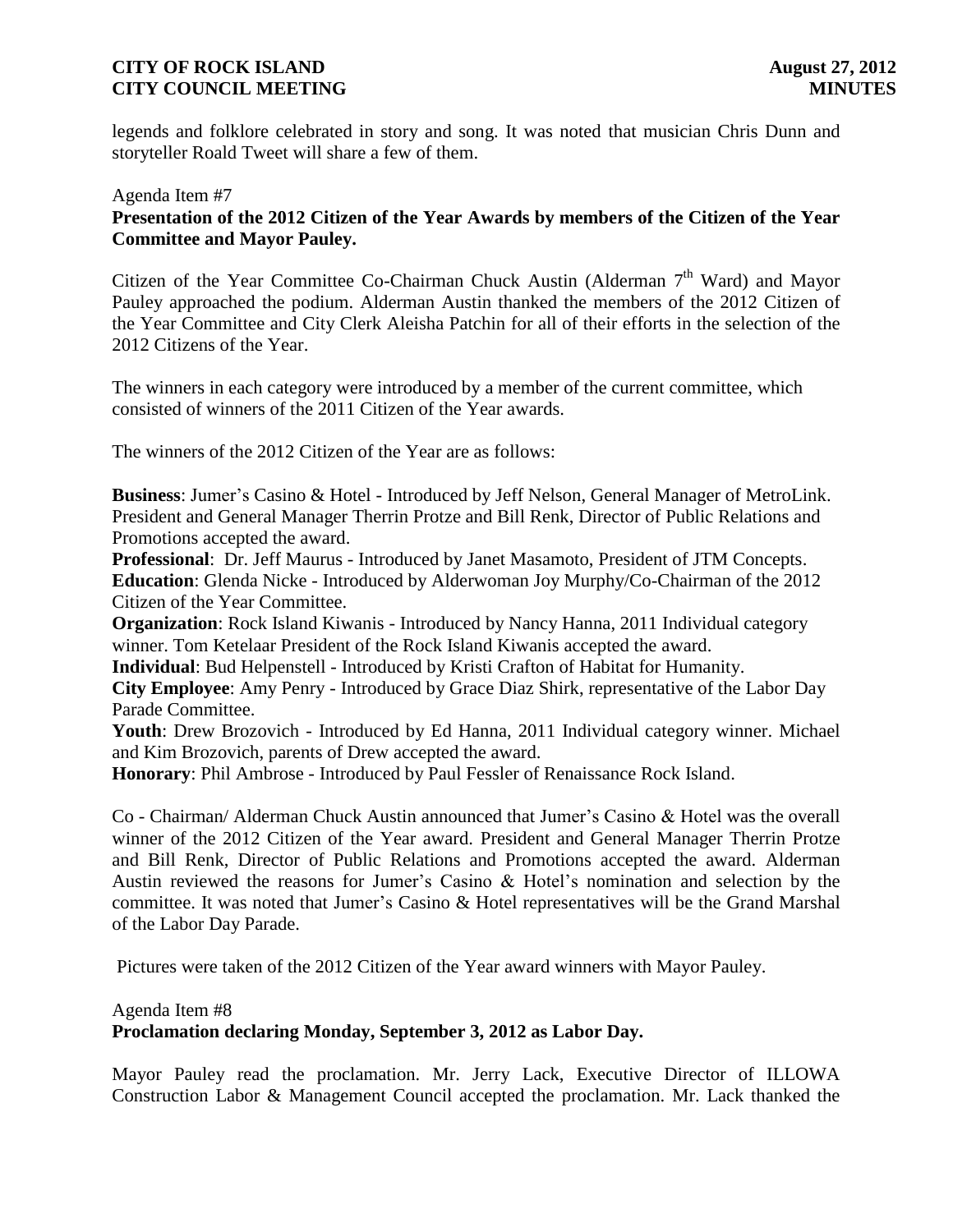Mayor and Council for the proclamation. Mr. Lack invited Council to attend the annual Labor Day Proclamation Breakfast to be held at the i-Wireless Center on Thursday at 7:30 am.

# Agenda Item #9 **Proclamation declaring September 7 to September 16, 2012 as East West Riverfest.**

Mayor Pauley read the proclamation. Jessi Black of Quad City Arts accepted the proclamation. Ms. Black thanked the Mayor and Council for the proclamation and stated that she would leave a stack of program guides with all of the information for the culture and heritage events taking place from September  $7<sup>th</sup>$  to September 16<sup>th</sup>.

#### Agenda Item #10

**Public Hearing on a request from Denise Hiner, owner of Hiner Co. doing business as Legend's Corner Bar & Grille for a waiver of the signature requirement to secure a liquor license at 3008 7th Avenue.** 

Mayor Pauley closed the regular meeting and opened a Public Hearing at 7:24 pm on a request from Denise Hiner, owner of Hiner Co. doing business as Legend's Corner Bar & Grille for a waiver of the signature requirement to secure a liquor license at 3008 7<sup>th</sup> Avenue.

Ms. Denise Hiner of 1636 21<sup>st</sup> Avenue stepped forward. Mayor Pauley swore in Ms. Hiner.

Ms. Hiner stated that they are requesting to Council to waive the signature requirement to secure a liquor license at Legend's Corner Bar & Grille. Ms. Hiner advised that they were able to obtain all but two of the signatures. Ms. Hiner stated that the two residents gave verbal approval, but she didn't feel that it was correct in signing the petition on their behalf.

Alderman Foley inquired as to when they planned on opening. Ms. Hiner responded that they hope to be open by the end of September.

Alderman Austin inquired as to whether they were opening in the current footprint or would there be an addition. Ms. Hiner responded that there is an addition.

Alderwoman Murphy inquired as to whether the addition will be enclosed.

Ms. Hiner responded that the addition will be enclosed and there is an outdoor patio that will seat approximately 100 people. Ms. Hiner added that this is a bar and grille and they are hoping to make it more family oriented. Ms. Hiner stated that Legend's Corner Bar and Grille will be serving sandwiches, daily lunch specials, adult beverages and children's beverages. Ms. Hiner commented that the dining room is in the addition so that it is a little more family oriented.

After more discussion, Mayor Pauley inquired as to whether there was anyone that wished to speak in favor of the waiver of the signature requirement for a liquor license at 3008  $7<sup>th</sup>$  Avenue. No one stepped forward.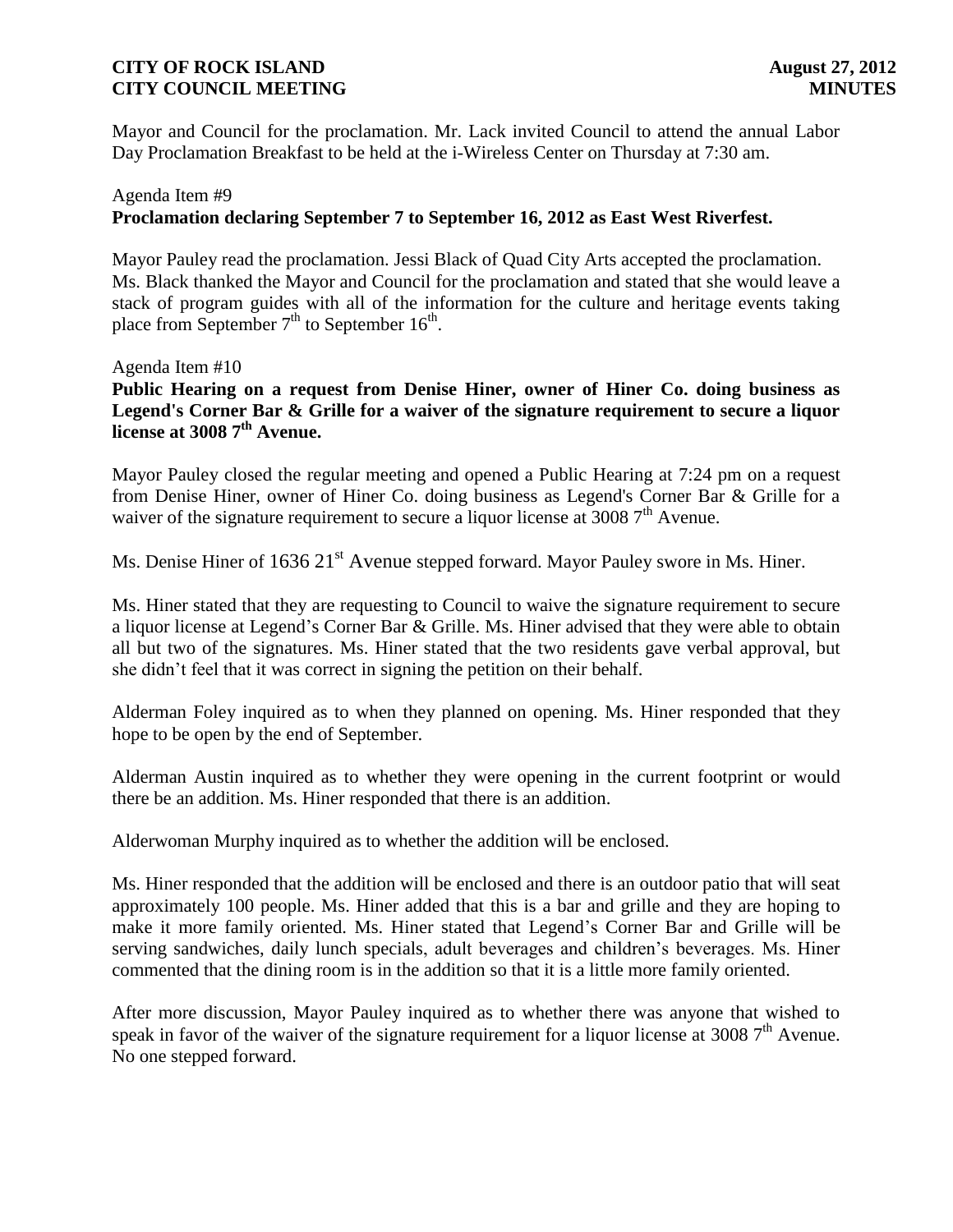Mayor Pauley then inquired as to whether there was anyone who wished to speak in opposition to the waiver of the signature requirement for a liquor license at 3008  $7<sup>th</sup>$  Avenue. No one stepped forward.

With no persons present to speak in favor of or in opposition to the waiver of the signature requirement for a liquor license at 3008 7<sup>th</sup> Avenue, Mayor Pauley closed the Public Hearing and reconvened the regular meeting at 7:29 pm.

It was moved by Alderman Austin and seconded by Alderwoman Murphy to recommend to the Mayor/Liquor Commissioner to waive the signature requirement as requested and approve the liquor license. The motion carried by the following Aye and No vote; those voting Aye being; Alderwoman Murphy, Alderman Austin, Alderman Brooks, Alderman Conroy, Alderman Foley, Alderman Tollenaer and Alderman Jones; those voting No, none.

#### Agenda Item #11

#### **A Special Ordinance amending a Special Ordinance granting a Special Use Permit for the Karpeles Manuscript Library Museum at 700 22nd Street**.

Alderman Jones moved and Alderman Conroy seconded to consider, suspend the rules and pass the ordinance. The motion carried by the following Aye and No vote; those voting Aye being; Alderwoman Murphy, Alderman Austin, Alderman Brooks, Alderman Conroy, Alderman Foley, Alderman Tollenaer and Alderman Jones; those voting No, none.

# Agenda Item #12 **A Special Ordinance declaring certain City-owned vehicles and equipment as surplus and allowing for disposal.**

It was moved by Alderman Conroy and seconded by Alderman Foley to consider, suspend the rules and pass the ordinance. The motion carried by the following Aye and No vote; those voting Aye being; Alderwoman Murphy, Alderman Austin, Alderman Brooks, Alderman Conroy, Alderman Foley, Alderman Tollenaer and Alderman Jones; those voting No, none.

# Agenda Item #13 **A Special Ordinance vacating a 65 foot dead end segment of 34th Avenue west of 8 th Street.**

Alderman Foley moved and Alderwoman Murphy seconded to consider, suspend the rules and pass the ordinance. The motion carried by the following Aye and No vote; those voting Aye being; Alderwoman Murphy, Alderman Austin, Alderman Brooks, Alderman Conroy, Alderman Foley, Alderman Tollenaer and Alderman Jones; those voting No, none.

### Agenda Item #14 **CLAIMS**

It was moved by Alderman Austin and seconded by Alderwoman Murphy to accept the following reports and authorize payments as recommended. The motion carried by the following Aye and No vote; those voting Aye being; Alderwoman Murphy, Alderman Austin, Alderman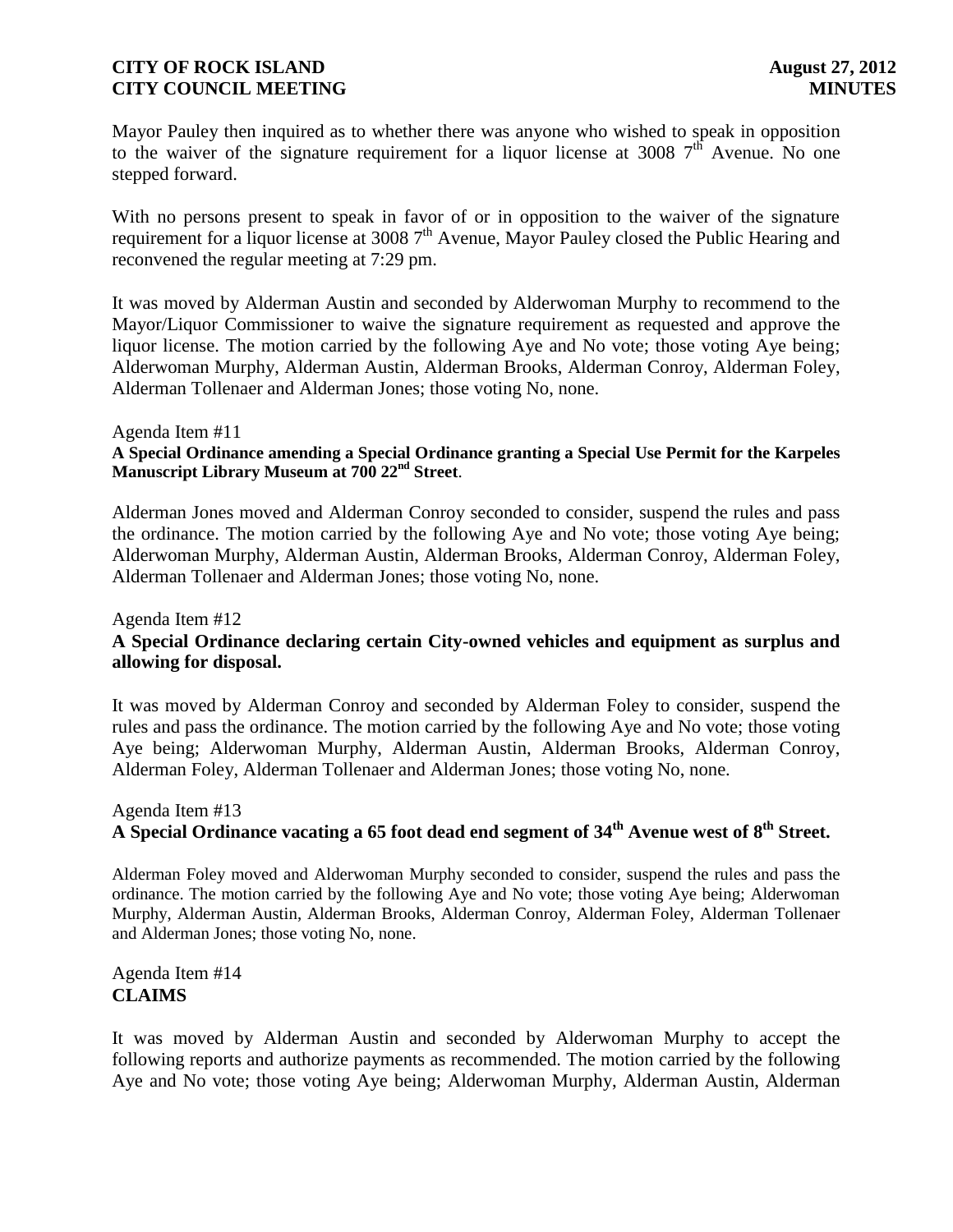Brooks, Alderman Conroy, Alderman Foley, Alderman Tollenaer and Alderman Jones; those voting No, none.

- a. Report from the Finance Department (General Administration) regarding payment in the amount of \$22,500.00 to WebsEdge USA for production of a video on the City of Rock Island for presentation at the International City/County Management Association annual conference to be held on October 7 through October 10, 2012.
- b. Report from the Public Works Department regarding payment #1 in the amount of  $$66,015.72$  to AJ Excavating, Inc. for services provided for the  $3<sup>rd</sup>$  Avenue Extension west of  $46^{\text{th}}$  Street project. (185)
- c. Report from the Public Works Department regarding payment #1 and final in the amount of  $$80,067.00$  to Langman Construction for services provided for the  $34<sup>th</sup>$ Avenue Reconstruction and Sanitary Sewer Extension project. (186)

#### Agenda Item #15

### **Claims for the weeks of August 10 through August 16 in the amount of \$2,135,508.82 and August 17 through August 23 in the amount of \$231,695.66.**

Alderwoman Murphy moved and Alderman Foley seconded to allow the claims. The motion carried by the following Aye and No vote; those voting Aye being; Alderwoman Murphy, Alderman Austin, Alderman Brooks, Alderman Conroy, Alderman Foley, Alderman Tollenaer and Alderman Jones; those voting No, none.

### Agenda Item #16 **Payroll for the weeks of August 6 through August 19 in the amount of \$1,260,306.41.**

It was moved by Alderman Conroy and seconded by Alderman Tollenaer to allow the payroll. The motion carried by the following Aye and No vote; those voting Aye being; Alderwoman Murphy, Alderman Austin, Alderman Brooks, Alderman Conroy, Alderman Foley, Alderman Tollenaer and Alderman Jones; those voting No, none.

### Agenda Item #17

### **Report from the Information Technology Department regarding the purchase of an audio system and content server for City Council Chambers from Electronic Communication Systems (ECS) in an amount not to exceed \$29,200.00**.

Alderman Foley moved and Alderman Tollenaer seconded to approve the purchase as recommended, authorize payment and authorize the City Manager to execute the contract documents. The motion carried by the following Aye and No vote; those voting Aye being; Alderwoman Murphy, Alderman Austin, Alderman Brooks, Alderman Conroy, Alderman Foley, Alderman Tollenaer and Alderman Jones; those voting No, none.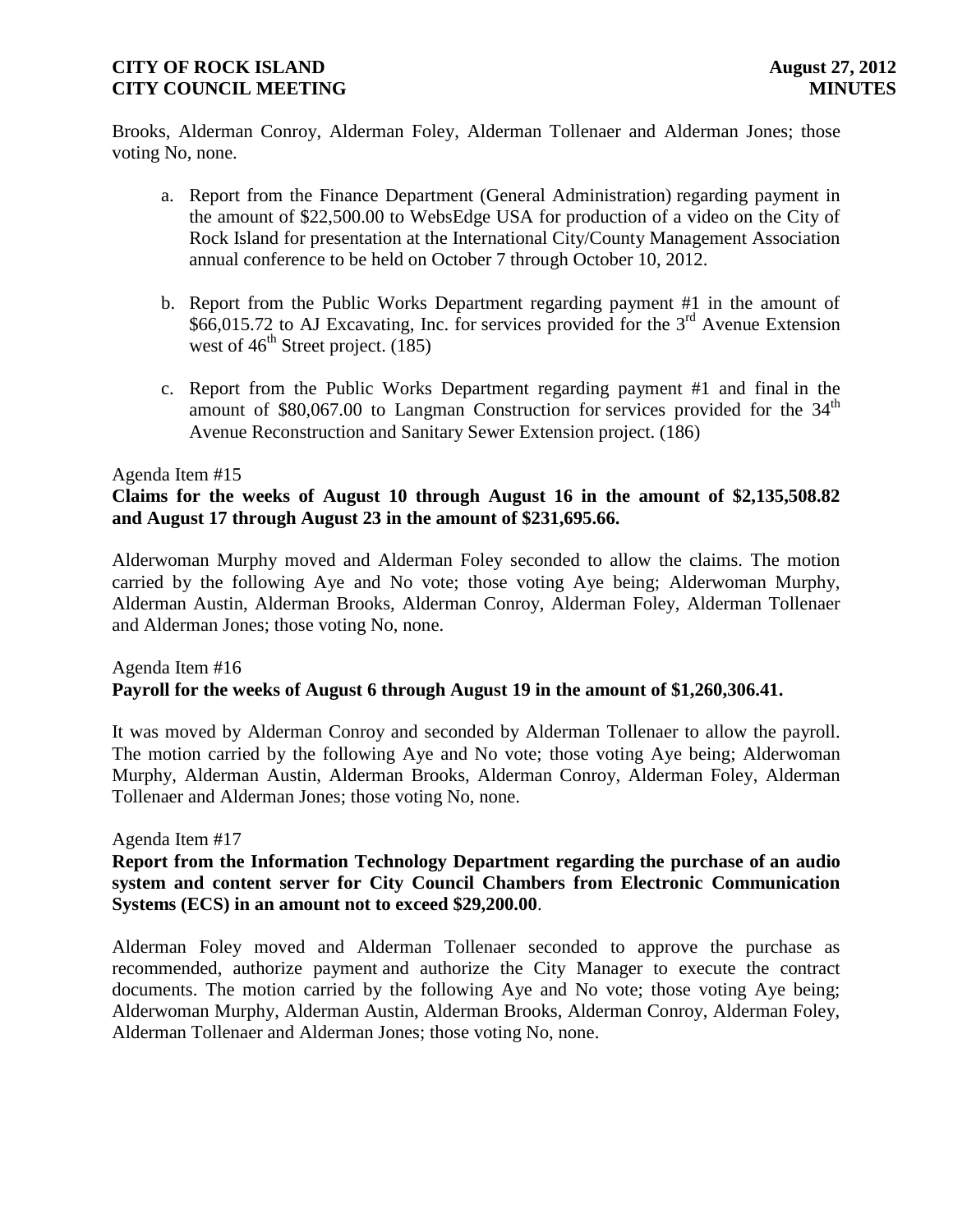#### Agenda Item #18

**Report from the Public Works Department regarding bids for the Cross-town Bike Lane Sharrows project, recommending the bid be awarded to Peterson Parking Lot Striping, Inc. in the amount of \$15,246.00.**

It was moved by Alderman Jones and seconded by Alderwoman Murphy to award the bid as recommended and authorize the City Manager to execute the contract documents. The motion carried by the following Aye and No vote; those voting Aye being; Alderwoman Murphy, Alderman Austin, Alderman Brooks, Alderman Conroy, Alderman Foley, Alderman Tollenaer and Alderman Jones; those voting No, none.

#### Agenda Item #19

# **Report from the Public Works Department regarding bids for the 2012 Asphalt Street Milling and Patching Program project, recommending the bid be awarded to Valley Construction Company in the amount of \$192,326.16.**

Alderman Conroy moved and Alderman Foley seconded to award the bid as recommended and authorize the City Manager to execute the contract documents. The motion carried by the following Aye and No vote; those voting Aye being; Alderwoman Murphy, Alderman Austin, Alderman Brooks, Alderman Conroy, Alderman Foley, Alderman Tollenaer and Alderman Jones; those voting No, none.

#### Agenda Item #20

# **Report from the Community and Economic Development Department regarding proposals for conducting the Arsenal Gateway and Central Neighborhoods planning process, recommending the selection of MSA Professional Services in the amount of \$72,500.00.**

It was moved by Alderman Jones and seconded by Alderman Austin to approve the selection of MSA Professional Services as recommended and authorize the City Manager to execute the contract documents. The motion carried by the following Aye and No vote; those voting Aye being; Alderwoman Murphy, Alderman Austin, Alderman Brooks, Alderman Conroy, Alderman Foley, Alderman Tollenaer and Alderman Jones; those voting No, none.

#### Agenda Item #21

### **Report from the Public Works Department regarding a loan agreement with the Illinois Environmental Protection Agency for construction of the Mill Street Wastewater Treatment Plant Expansion.**

Alderman Conroy moved and Alderman Foley seconded to approve the agreement as recommended and authorize the City Manager to execute the contract documents.

Discussion followed. Mr. Bill Conner of 2524 113<sup>th</sup> Avenue Court West stepped forward. Mr. Conner voiced concerns in regards to the expansion of the Mill Street Wastewater Treatment Plant. Mr. Conner stated that it is unfortunate that the City is spending \$70 million dollars on a wastewater treatment plant. Mr. Conner added that he can go to Rock Island and still smell sewage from the grates by the curbs. Mr. Conner stated that millions of dollars are spent treating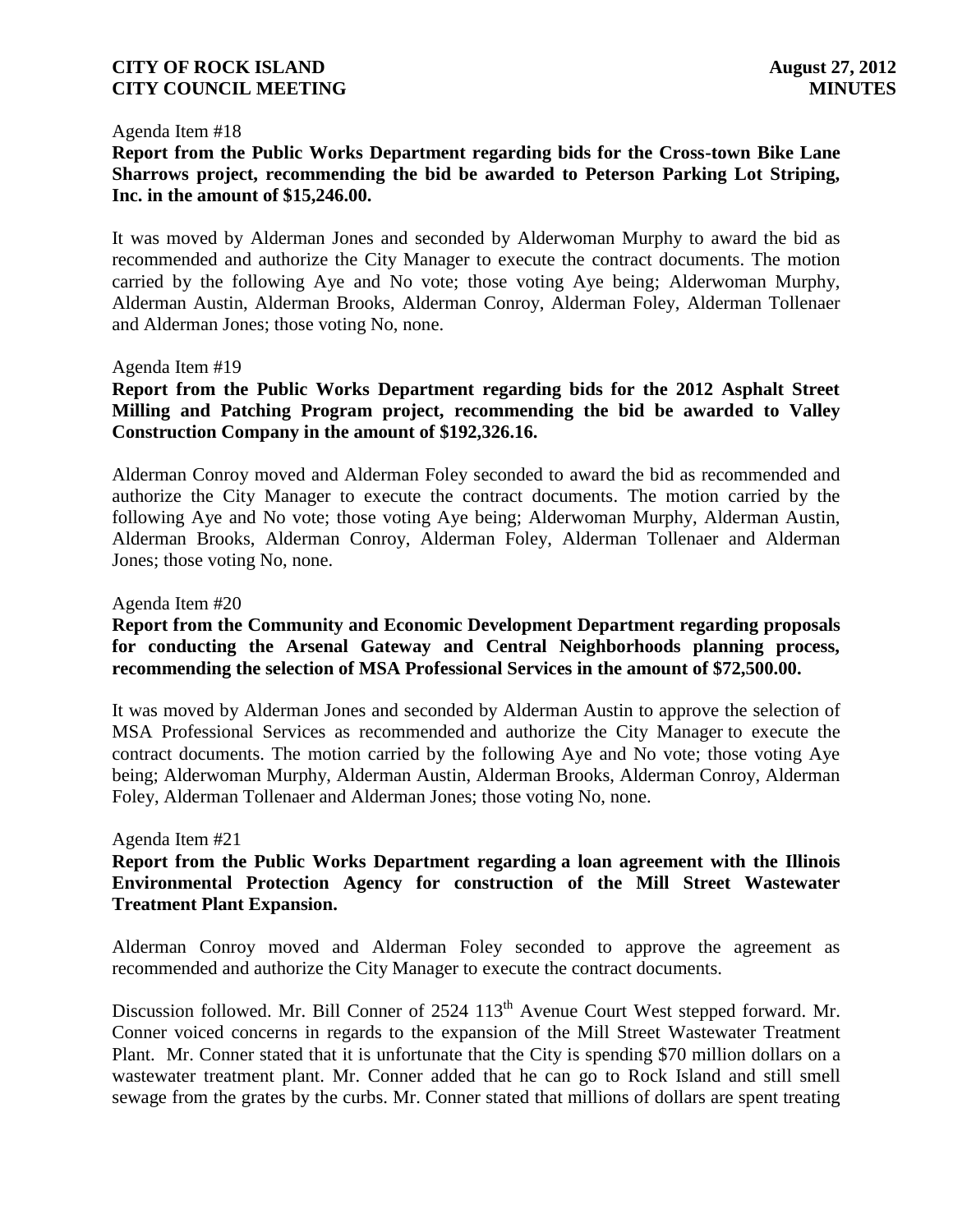millions of gallons of water a day that comes from the streets and not the sewage. Mr. Conner indicated that the sewage should be separated from rainwater runoff.

After more discussion, Mayor Pauley stated that the City has no choice in building the plant; it has to be done by 2018 or the City will receive very heavy fines.

Public Works Director Bob Hawes advised that the City did a Long Term Control Plan three or four years ago and one of the options was to finish the sewage separation in the City, which began in the 1960's. Mr. Hawes stated that the separation alternative was far more expensive than what the City is doing and due to that, the lower cost alternative was chosen. Mr. Hawes added that another problem with the sewer separation alternative is that a good share of the combined sewer comes from people's foundation drains. Mr. Hawes further discussed this issue.

Council further discussed this issue.

After more discussion, the motion carried by the following Aye and No vote; those voting Aye being; Alderwoman Murphy, Alderman Austin, Alderman Brooks, Alderman Conroy, Alderman Foley, Alderman Tollenaer and Alderman Jones; those voting No, none.

#### Agenda Item #22

### **Report from the Finance Department regarding an adjustment to the Fiscal Year 2013 Budget, recommending increasing the Capital Improvement Fund in the amount of \$32,687.05.**

It was moved by Alderwoman Murphy and seconded by Alderman Foley to approve the adjustment as recommended. The motion carried by the following Aye and No vote; those voting Aye being; Alderwoman Murphy, Alderman Austin, Alderman Brooks, Alderman Conroy, Alderman Foley, Alderman Tollenaer and Alderman Jones; those voting No, none.

#### Agenda Item #23

**Report from the Finance Department regarding an adjustment to the Fiscal Year 2013 Budget, recommending a budget transfer decreasing the 35th Street Resurfacing: 14th to 18th Avenue project in the amount of \$90,000.00 and increasing the 13th Avenue Reconstruction: 1st to 2nd Street project in the amount of \$90,000.00.**

Alderman Jones moved and Alderman Austin seconded to approve the adjustment as recommended. The motion carried by the following Aye and No vote; those voting Aye being; Alderwoman Murphy, Alderman Austin, Alderman Brooks, Alderman Conroy, Alderman Foley, Alderman Tollenaer and Alderman Jones; those voting No, none.

#### Agenda Item #24

# **Report from the Traffic Engineering Committee regarding a request from Elizabeth Jackson for the installation of a handicapped parking space at 1233 12th Street.**

It was moved by Alderman Brooks and seconded by Alderman Conroy to approve the request as recommended and refer to the City Attorney for an ordinance. The motion carried by the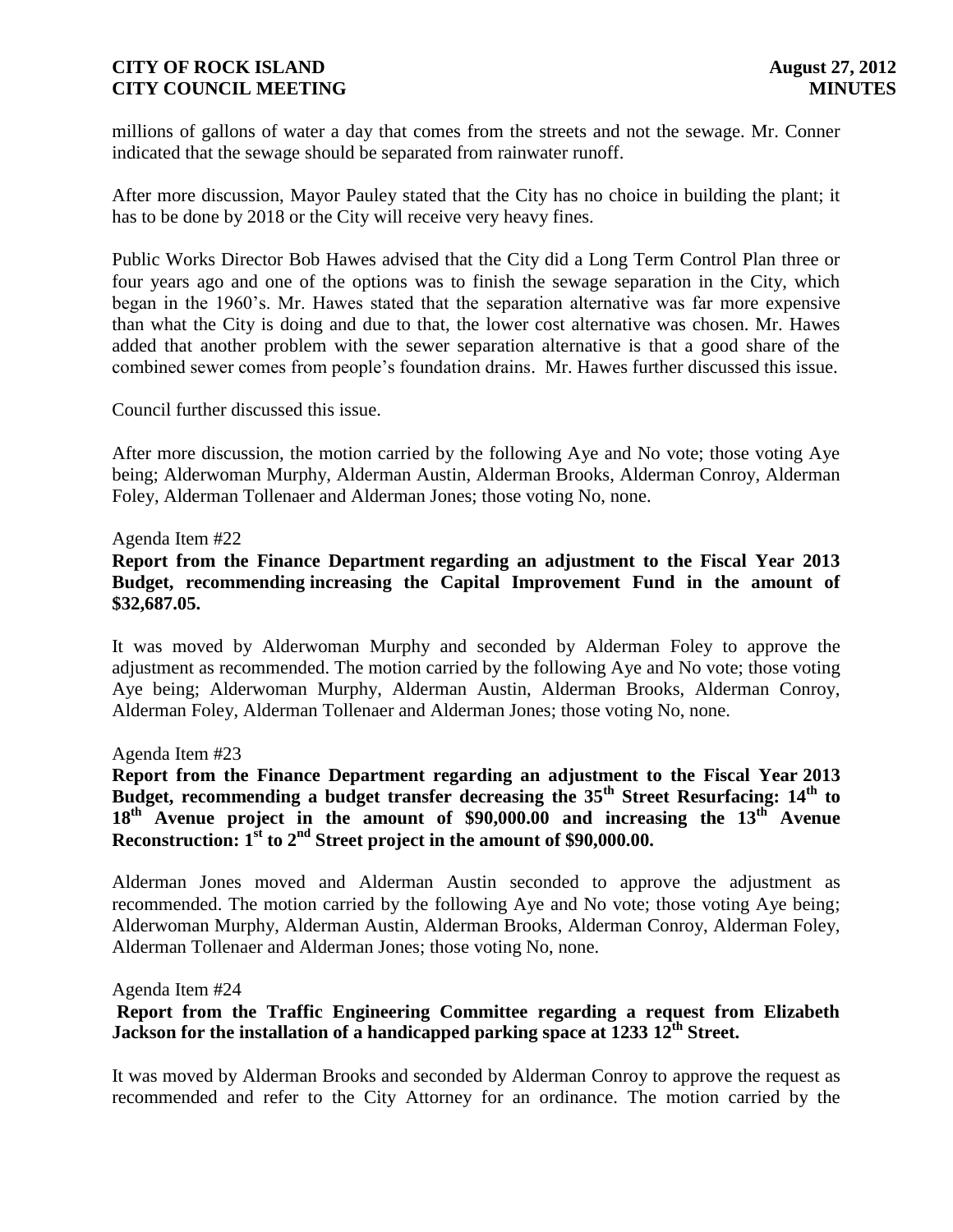following Aye and No vote; those voting Aye being; Alderwoman Murphy, Alderman Austin, Alderman Brooks, Alderman Conroy, Alderman Foley, Alderman Tollenaer and Alderman Jones; those voting No, none.

#### Agenda Item #25

# **Report from the Mayor regarding an appointment to the Fire and Police Commissioner's Board.**

Alderman Foley moved and Alderman Tollenaer seconded to approve the appointment as recommended. The motion carried by the following Aye and No vote; those voting Aye being; Alderwoman Murphy, Alderman Austin, Alderman Brooks, Alderman Conroy, Alderman Foley, Alderman Tollenaer and Alderman Jones; those voting No, none.

Ms. Vanessa Williams Trice was appointed to the Fire and Police Commissioner's Board. Ms. Trice will replace Gene Anderson, who has asked to step down from this commission, and she will serve until April 30, 2014.

#### Agenda Item #26

# **Report from the City Clerk regarding a request from Martinis on the Rock to hold an event outside on Sunday, September 2, 2012 from 1:00 pm to 7:00 pm at 4619 34th Street.**

It was moved by Alderman Foley and seconded by Alderwoman Murphy to approve the event as recommended, subject to complying with all liquor license regulations and subject to being closed down early if noise complaints are received. The motion carried by the following Aye and No vote; those voting Aye being; Alderwoman Murphy, Alderman Austin, Alderman Brooks, Alderman Conroy, Alderman Foley, Alderman Tollenaer and Alderman Jones; those voting No, none.

#### Agenda Item #27

# **Report from the City Clerk regarding an Activity permit application for the 28th annual Labor Day Parade to be held on Monday, September 3, 2012 from 9:30 am to noon.**

Alderman Conroy moved and Alderman Foley seconded to approve the event as recommended. The motion carried by the following Aye and No vote; those voting Aye being; Alderwoman Murphy, Alderman Austin, Alderman Brooks, Alderman Conroy, Alderman Foley, Alderman Tollenaer and Alderman Jones; those voting No, none.

#### Agenda Item #28

# **Report from the City Clerk regarding a Sound Amplification application for St. George Greek Orthodox Church for Friday, September 21 and Saturday, September 22, 2012 from 11:00 am to 11:00 pm for their annual Greek Festival to be held at 2930 31st Avenue**.

It was moved by Alderman Foley and seconded by Alderman Tollenaer to approve the sound amplification permit as recommended. The motion carried by the following Aye and No vote; those voting Aye being; Alderwoman Murphy, Alderman Austin, Alderman Brooks, Alderman Conroy, Alderman Foley, Alderman Tollenaer and Alderman Jones; those voting No, none.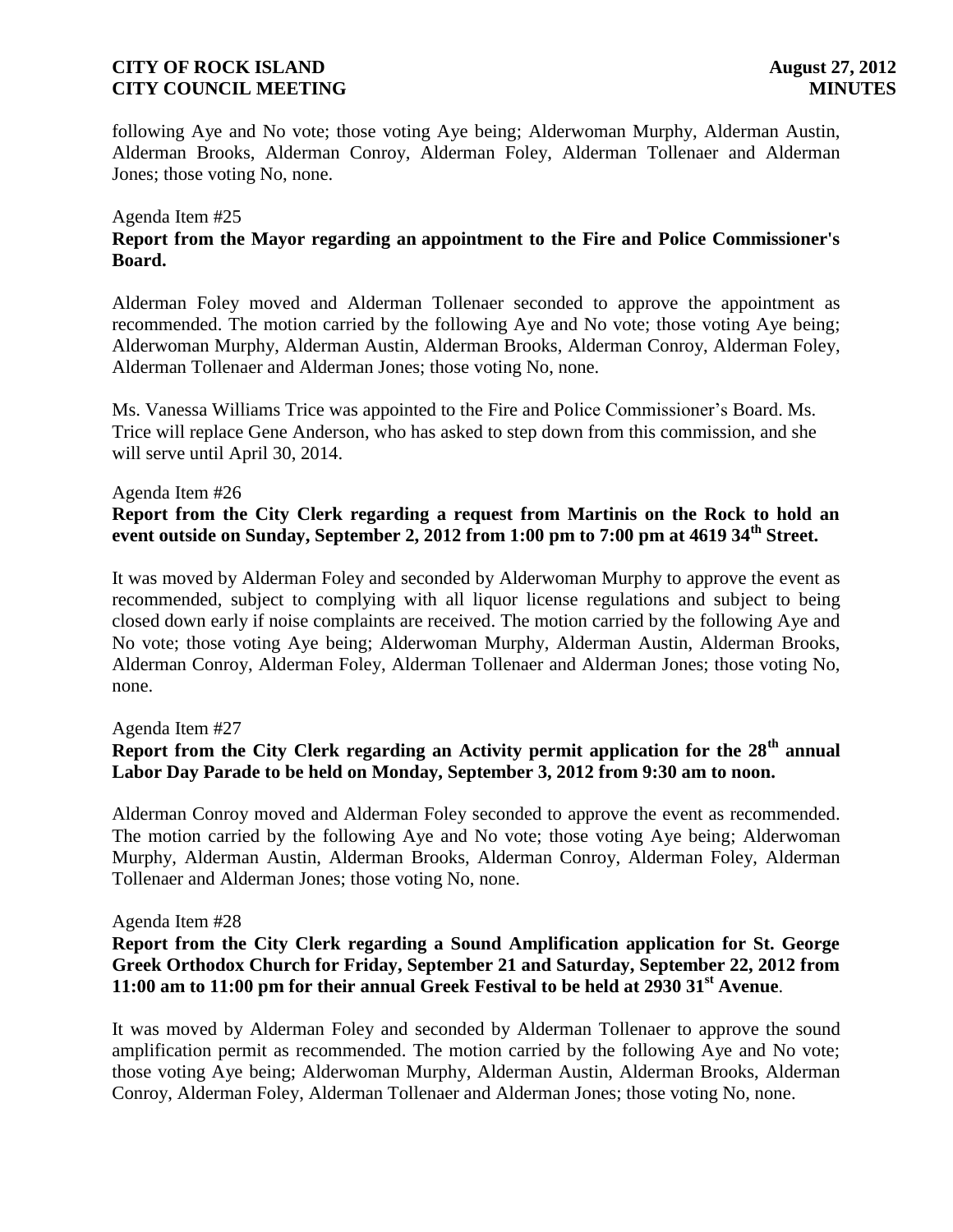#### Agenda Item #29

**Report from the City Clerk regarding a request for a Street Closing at 21st Street between 16th Avenue and 17 th Avenue on Saturday, September 22, 2012 from 4:00 pm to 6:00 pm for the Highland Park Historic Neighborhood Association's block party.**

Alderman Jones moved and Alderwoman Murphy seconded to approve the request as recommended.

Discussion followed with Alderman Tollenaer inquiring as to whether alcohol could be consumed at the locations of block parties.

Mayor Pauley stated that not without a permit. Mayor Pauley advised that to have alcohol, they would have to send a letter to the Liquor Commissioner along with dram shop insurance. The Mayor stated that someone has to be responsible.

After discussion, the motion carried by the following Aye and No vote; those voting Aye being; Alderwoman Murphy, Alderman Austin, Alderman Brooks, Alderman Conroy, Alderman Foley, Alderman Tollenaer and Alderman Jones; those voting No, none.

Agenda Item #30 **Other Business**

Alderman Austin stated that on Thursday, September  $6<sup>th</sup>$ , he will be hosting a community meeting at 6:30 pm at the First Church of the Nazarene at  $29<sup>th</sup>$  Avenue and  $38<sup>th</sup>$  Street, Rock Island. It was noted that this meeting will take place in the lobby just inside the doors on the south side of the building. Alderman Austin advised that this is an opportunity for anyone in the City to come and talk, listen or share. Alderman Austin added that City Manager Thomas Thomas, Public Works Director Bob Hawes and Community and Economic Development Director Jeff Eder will be present to listen to citizens' concerns and answer questions.

Alderman Conroy stated that several weeks ago, Terry Tilka had talked about the District and what a challenge it is to keep underage people away from the area. Alderman Conroy advised that he would like the City to look into an ordinance that would create an entertainment zone to where people would have to be 21 years of age to be inside the entertainment zone. Alderman Conroy offered suggestions as to what the entrainment zone would entail. Alderman Conroy advised that he would like to have a Study Session on this issue.

Alderman Jones announced that he will not be seeking reelection for the  $5<sup>th</sup>$  Ward. Alderman Jones advised that it was a difficult decision, but at this time, it is best for his family. Alderman Jones stated that he is thankful for everything this position has given him.

Alderman Tollenaer thanked Parks and Recreation Director Bill Nelson and staff for a great job done for Funky Fridays.